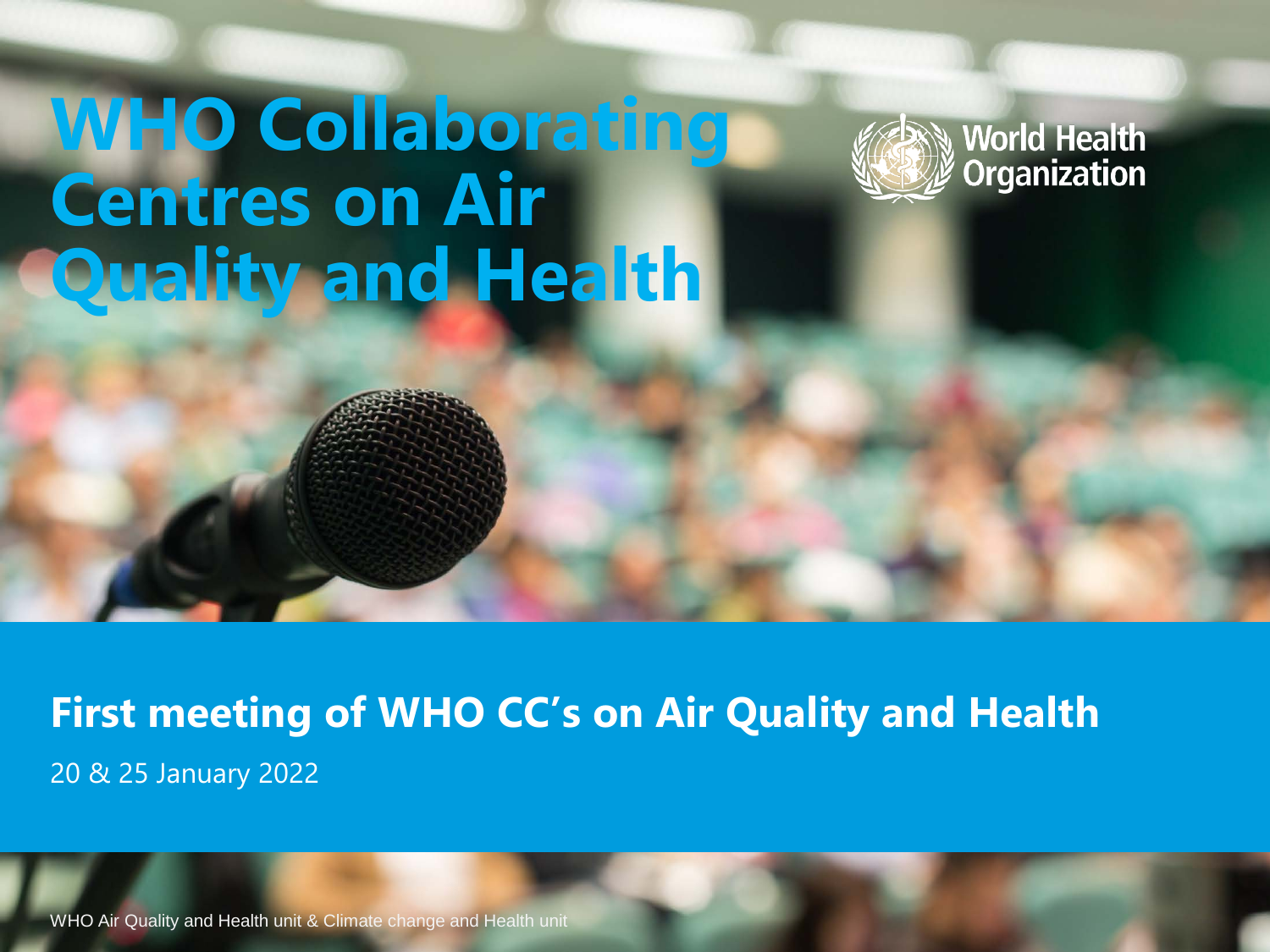# **Objective of the meeting**

Meeting of the WHO Collaborating Centers

- Update on **WHO activities**
- Present the **WHO collaborating centers' work**
- Discuss the **gaps and opportunities** for the next 2 years and **synergies with the GAPH-TAG**



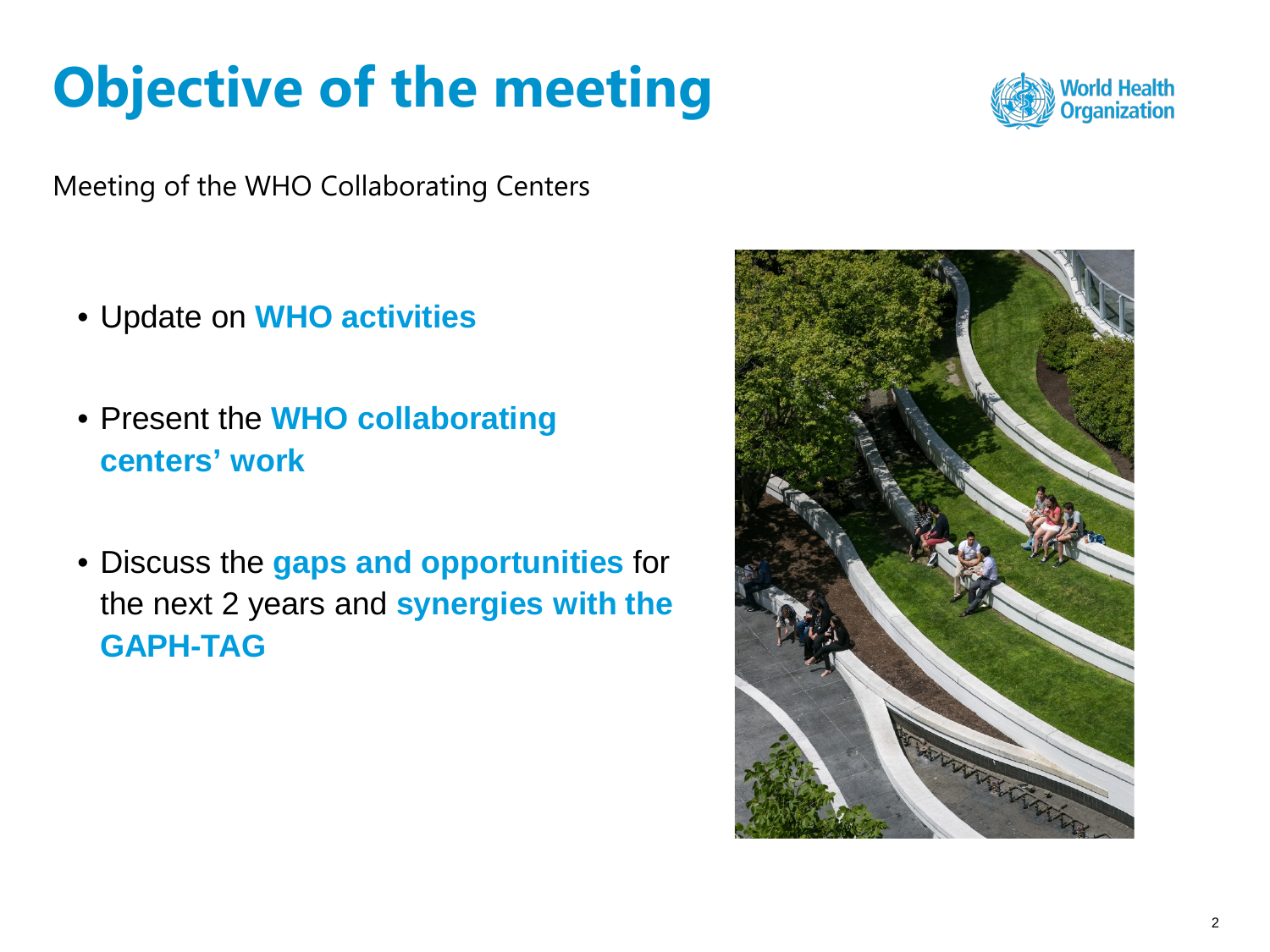### **Agenda**



20 January 2022 (9:00-11.00 am CET)

| 9h00  | Opening and welcome                           | <b>Maria Neira</b> |
|-------|-----------------------------------------------|--------------------|
| 9h05  | Update on recent activities                   | <b>WHO</b> team    |
| 9h20  | Presentation of the WHO Collaborating Centers | <b>WHO CC's</b>    |
| 10h15 | Discussion: identifying gaps and synergies    | <b>Sophie</b>      |
| 10h55 | Any other business                            | Sophie             |
| 11h00 | Closing and wrap up                           | <b>Pier</b>        |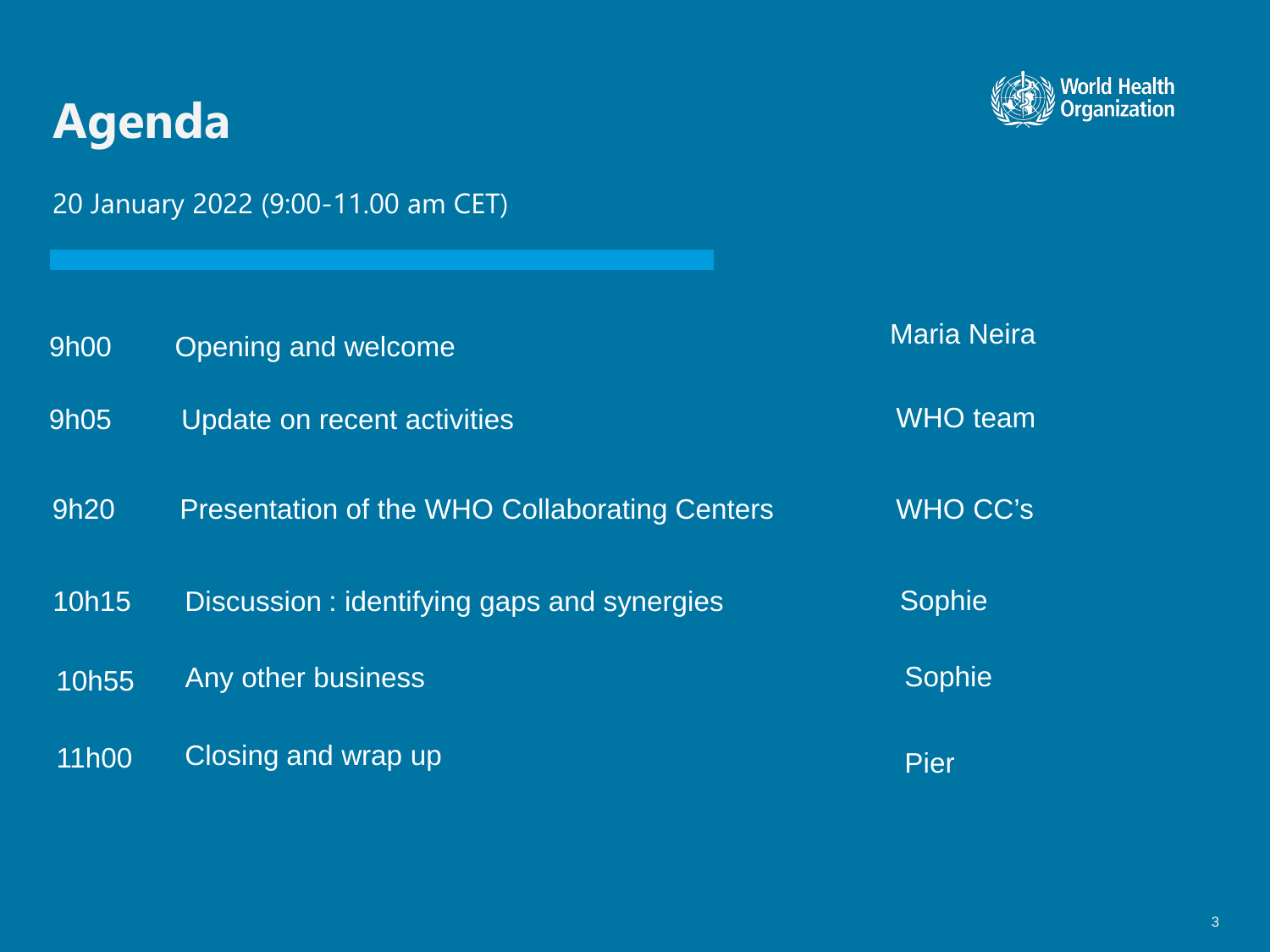

## **Update on AQH activities**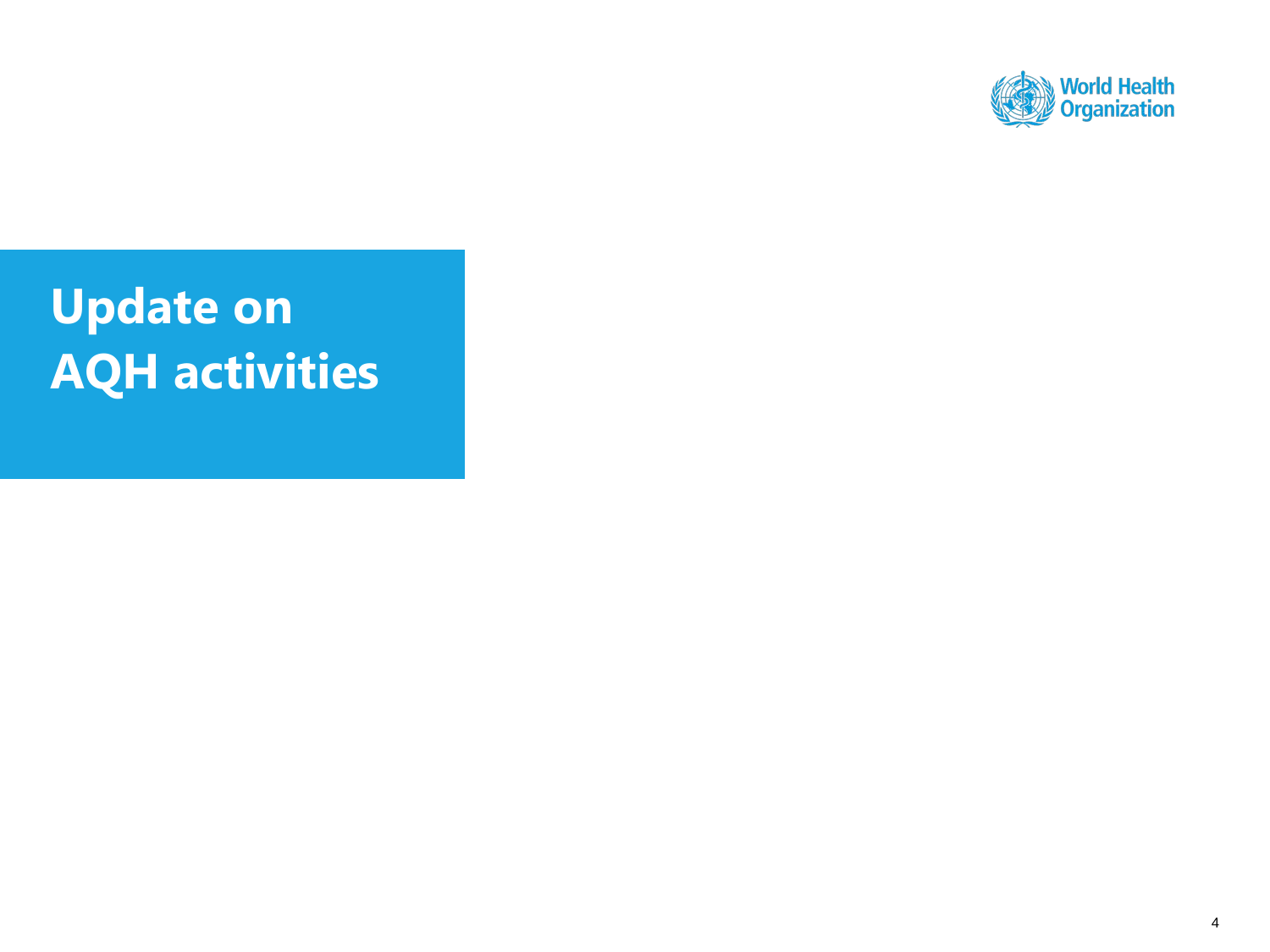# **WHO's activities on air pollution and health**



#### **A snapshot - Air Quality and Health unit**

- **Monitoring and reporting**: with Sustainable Development Goals
	- 3.9.1 : Mortality from air pollution
	- 7.1.2 : Clean energy access
	- 11.6.2: Air quality in cities
- **Normative work : WHO Air Quality Guidelines** (ambient and indoor) & their implementations
- **Capacity building** activities
	- AirQ+: software tool for health impact assessment of air pollution
	- Clean Household Energy Solution Toolkit tools (BAR-HAP, HOMES, etc)
	- Health sector training on air pollution and health
- **Technical support to countries** through synthetizing scientific evidence and development of tools to engage with other sectors
- **Leadership** raising awareness activities (e.g., BreatheLife Campaign), and leverage of political support (Global Conference, Health and Energy Platform of Action, NCD agenda), international collaborations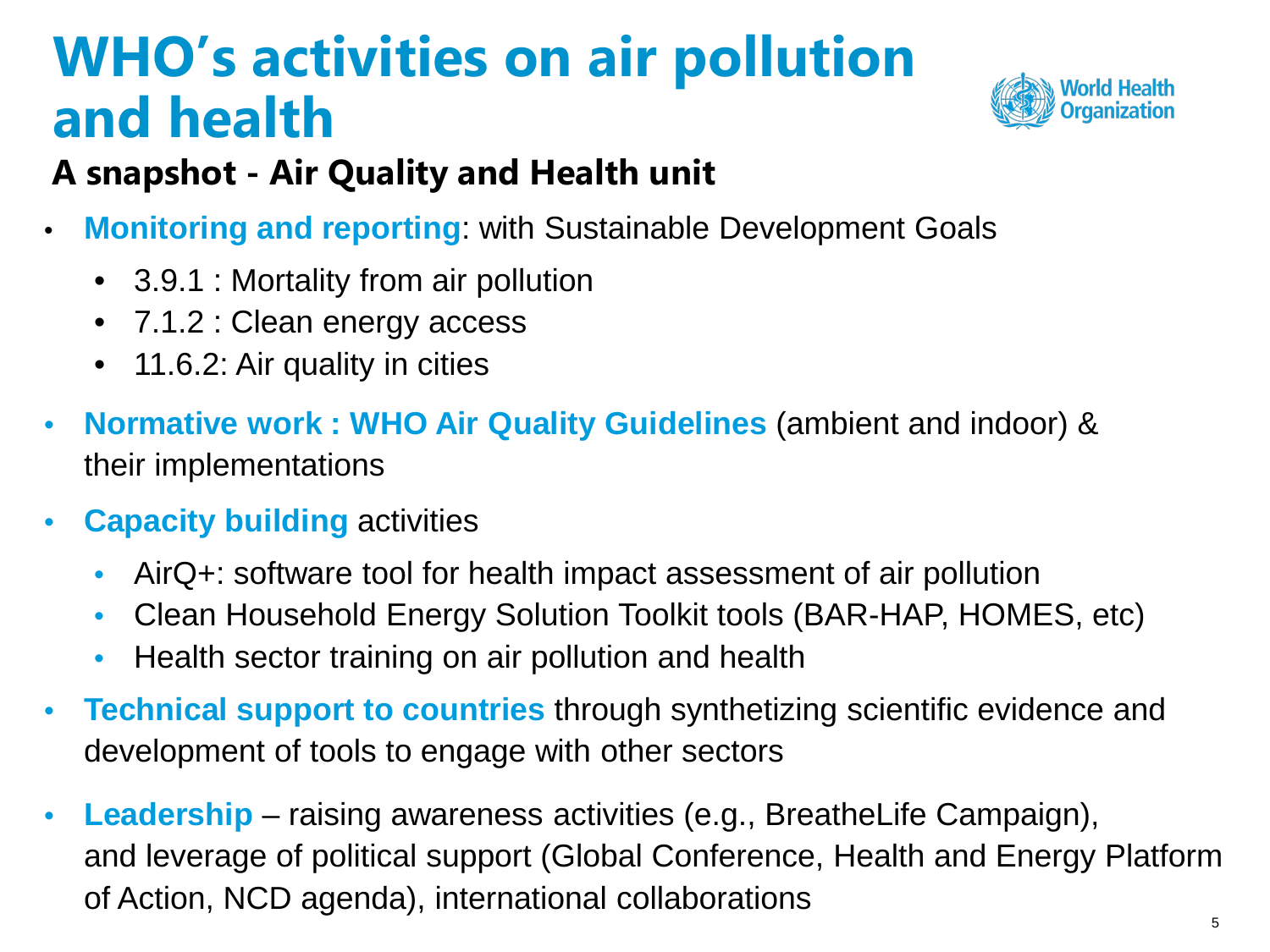# **Recent and ongoing activities (1/3)**



#### **Launch of the WHO Air Quality Guidelines (September 2021)**

- Large media coverage
- Several countries have announced their intention to revise their AQS
- WHO asked to support countries with their implementation

#### **WHO compendium on health and environment**

• Comprehensive collection of available WHO and other United Nations (UN) guidance for improving health by creating healthier environments

#### **Urban Health Initiative – Accra (October 2021)**

• Final meetings in October 2021

#### **COP 26 (November 2021)**

- COP26 Health Programme commitments by over 50 countries <https://www.who.int/initiatives/cop26-health-programme>
- WHO health and climate change global survey report <https://www.who.int/publications/i/item/9789240038509>
- Research findings on estimation of health co-benefits of NDCs for Colombia and Pakistan <https://www.who.int/publications/i/item/9789240036369>

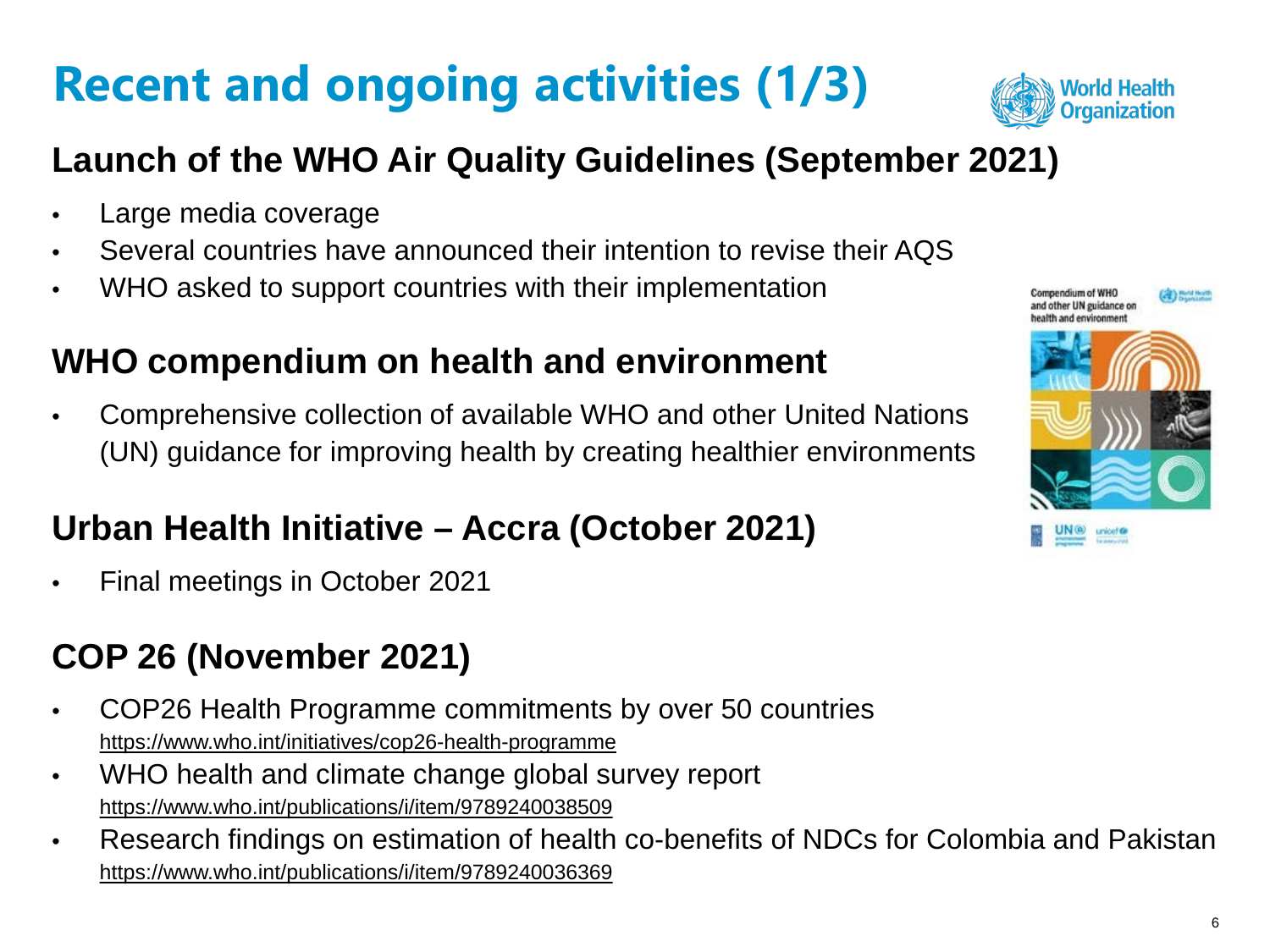# **Recent and ongoing activities (2/3)**



#### **Household energy**

- Launch of tools with Clean Household Energy Solutions Toolkit
	- o BAR-HAP cost benefit tool accounting for costs at individual and health system, as well as climate
	- $\circ$  Policy repository 120 policies + over 30 evaluations; policies include financial, regulatory, trade, direct investment, standards, info campaigns
	- o CHEST manual to be completed and piloted in country
- Estimates for specific cooking fuels now available for all countries & years until 2050

#### **SDG updates (ongoing)**

- WHO Database on air quality to be published soon
- Updates ongoing for the year 2019, with similar methods as previous update :
	- o SDG 11.6.2 : same model (DIMAQ) and updated input data (GM and satellite)
	- o SDG 7.1.2 (Access to clean energy) : already published
	- o SDG 3.9.1 (Mortality from air pollution) : with same 5 disease and IER function

#### **Other relevant projects (ongoing)**

- Morbidity costs from air pollution
- HRAPIE update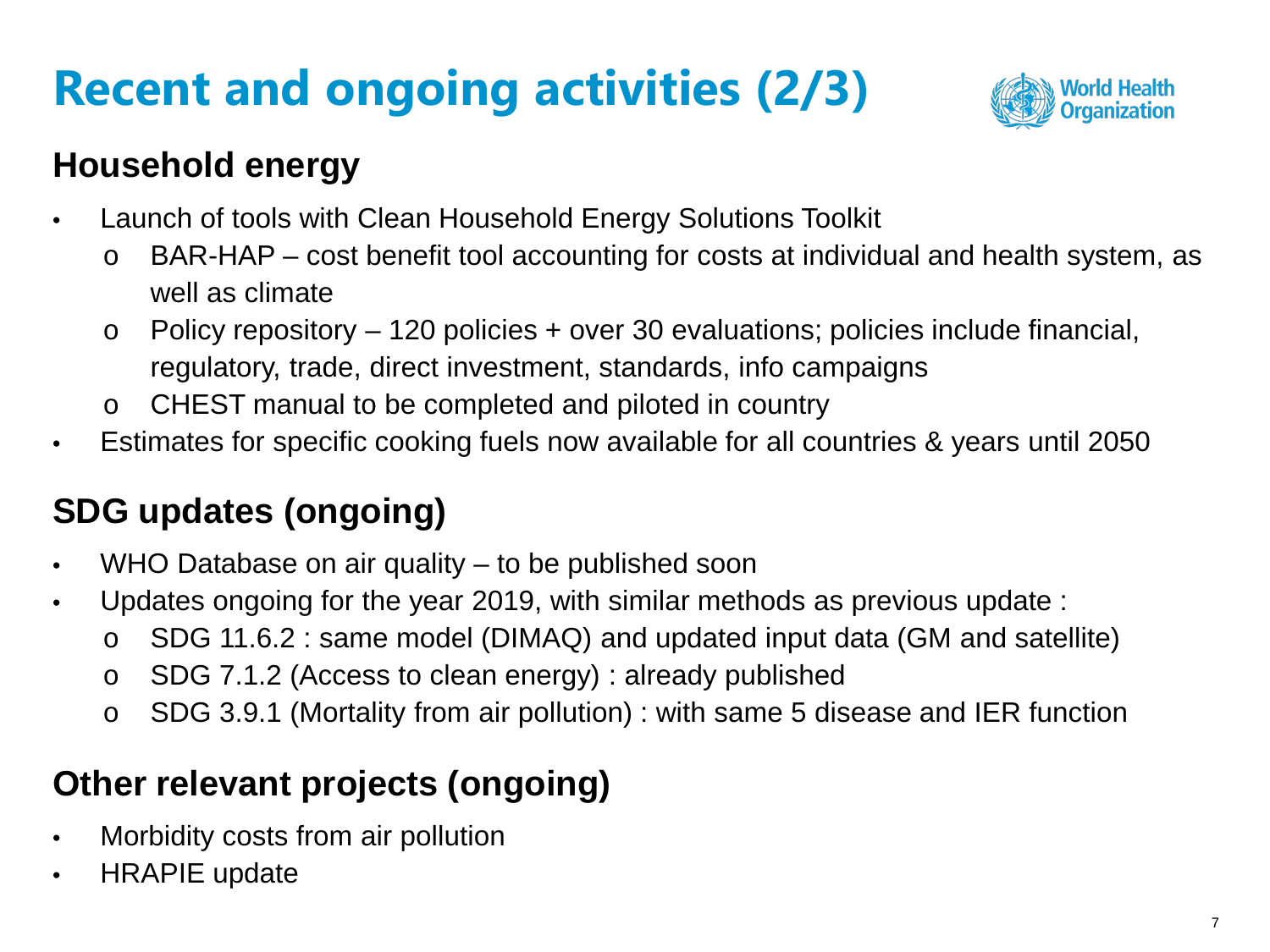## **Recent and ongoing activities (3/3)**



#### **Health Sector Training on air pollution and health**

- 19 modules
- Training manual Training of the trainers
- 18 clinical case scenarios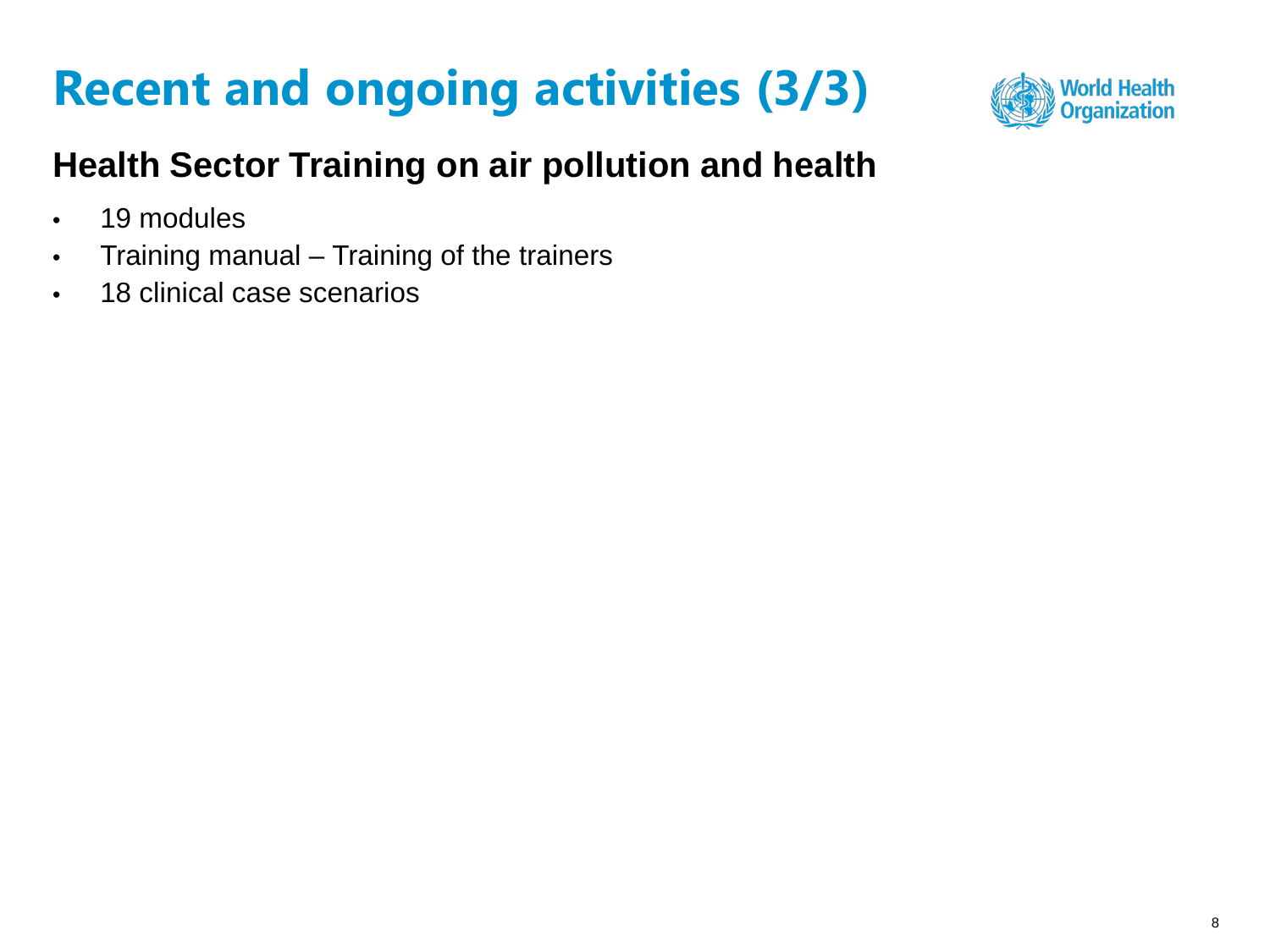### **Framework for technical activities on air pollution and health**





\* Those institutions with which WHO has a Memorandum of Understanding on the topic (e.g. US EPA, IHME etc.)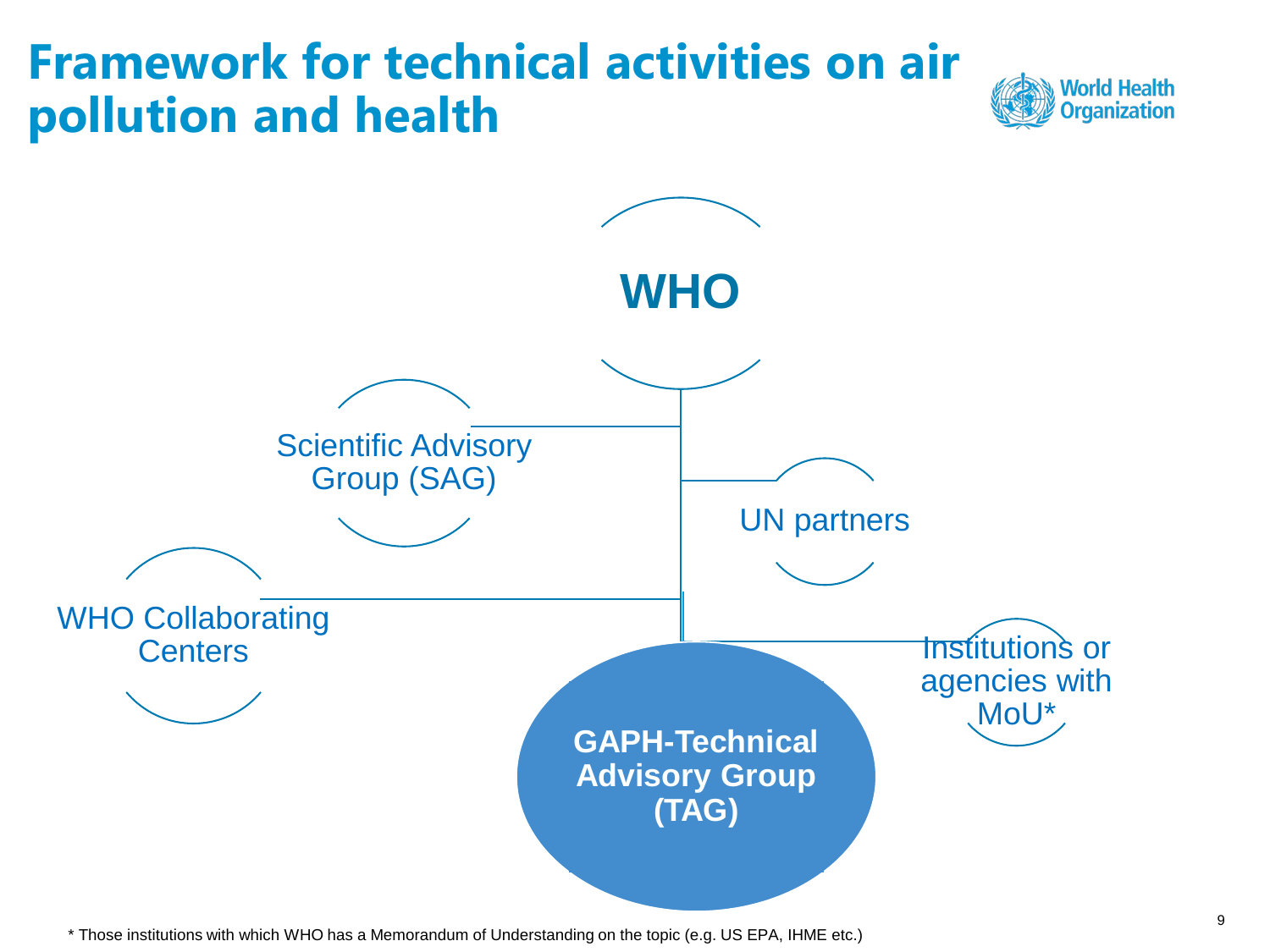

\* Priority given to assess the joint effects of ambient and household air pollution and desert dust attributable BoD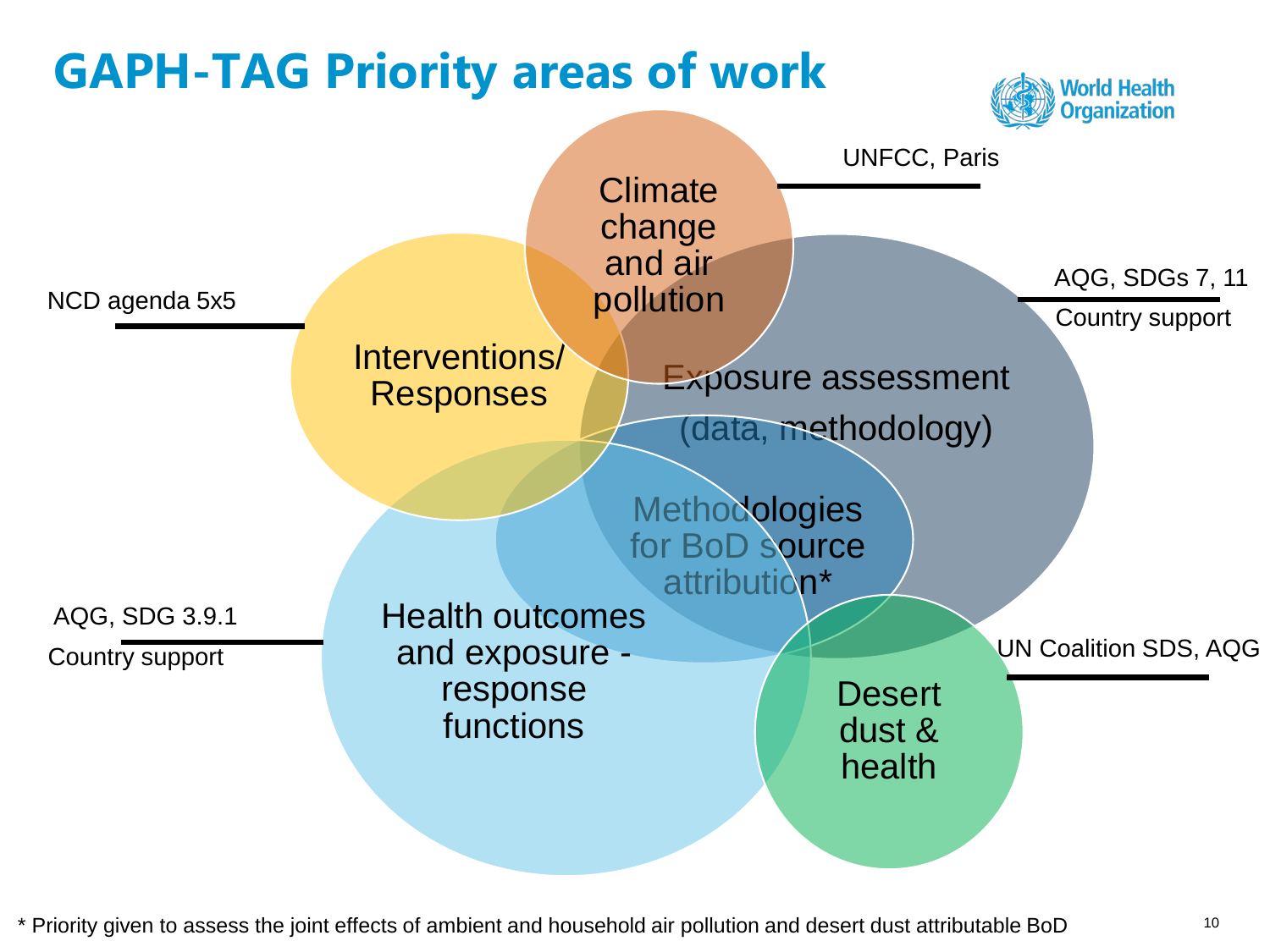### **GAPH-TAG - Working arrangements**



- Operate in sub-groups (Expert Working groups, EWG)
- 1 chair or 2 co-chairs per group
- Regular exchange within each EWGs (e.g. emails, calls, virtual consultations)
- Regular exchange between EWG (co-)chairs
- Ad-hoc (virtual) meetings between EWGs
- One larger GAPH-TAG meeting with broader stakeholder groups every 18 months (tbc)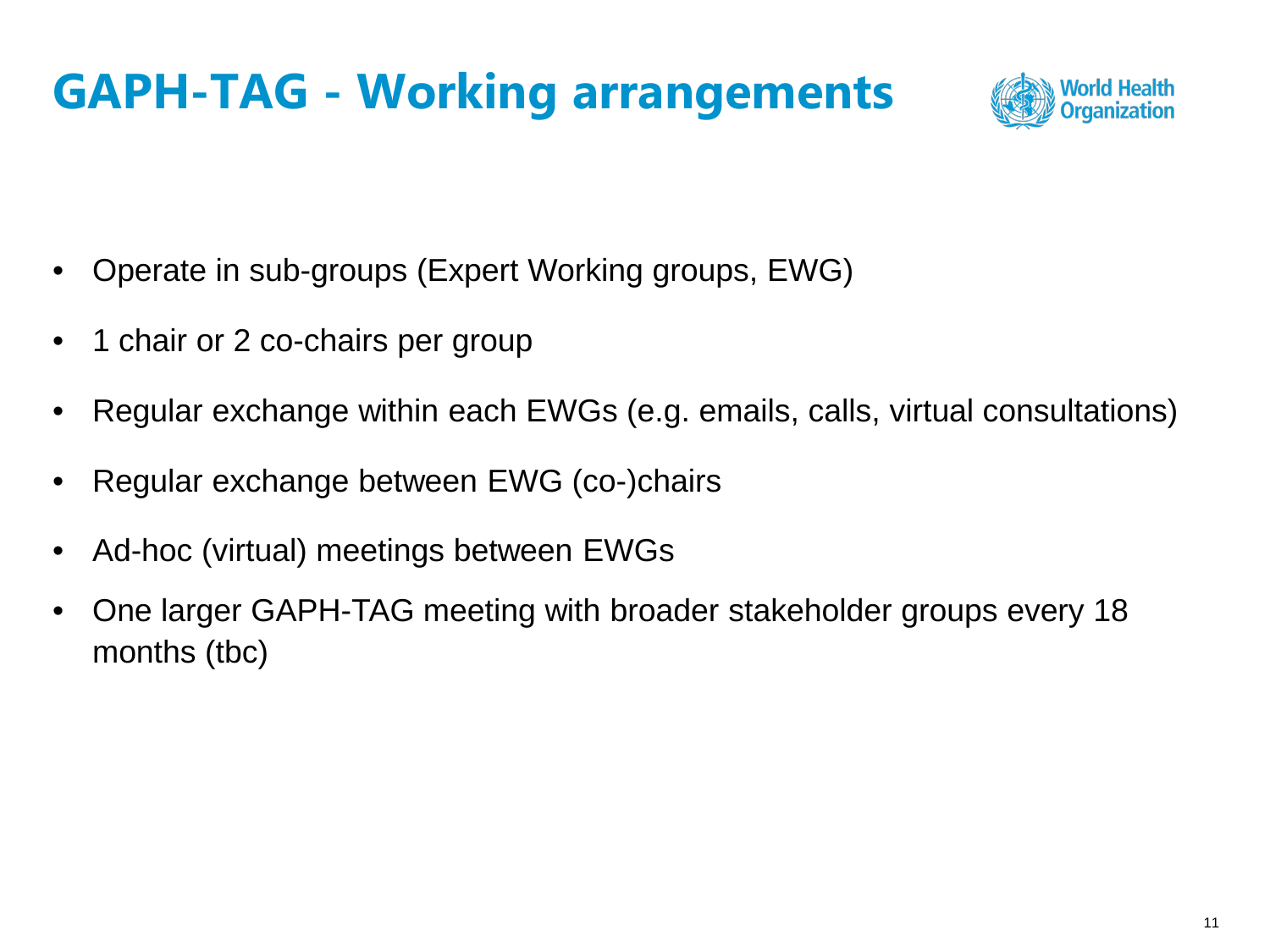## **GAPH-TAG Expected deliverables 1/2**



#### **Technical reports / products**

- Mapping review of air pollution exposure assessment methodologies
- SDG 11 working group report
- Guidance for national burden of disease assessment of air pollution
- Review of methodologies for source-specific burden of disease
- Guidance document for estimating exposure and the health effects of desert dust
- Scoping review for the links between desert dust and health
- Framework for air pollution interventions (CBA / CEA)
- Synthesis report with criteria for assessing the effectiveness of interventions related to climate change and health
- Guidance on methodological approaches for assessments of health benefits of climate mitigation policies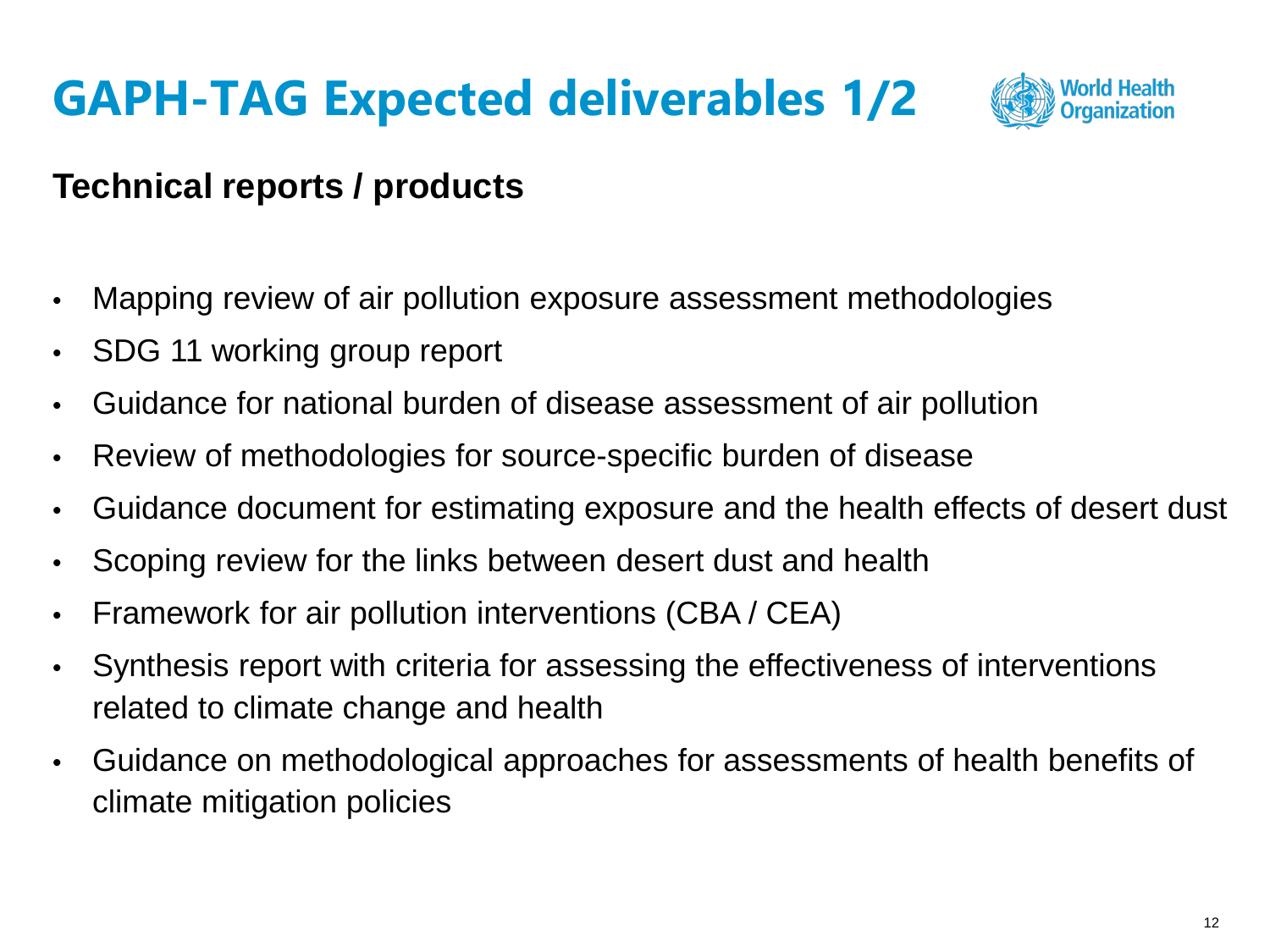### **GAPH-TAG Expected deliverables 2/2**



#### **Glossy Reports**

- WHO/WMO report on desert dust and health (Q1 2022)
- Best buys" for air pollution interventions (2023)
- "SDGs on air pollution 2015-2023 : What has been achieved? (2023)

#### **Other**

- Participation to WHO webinars related to the AQG, SDG methods, health sector training material, CHEST etc
- Guidance on WHO's approach to strengthening health considerations in climate mitigation action with respect to capacity-building and advocacy